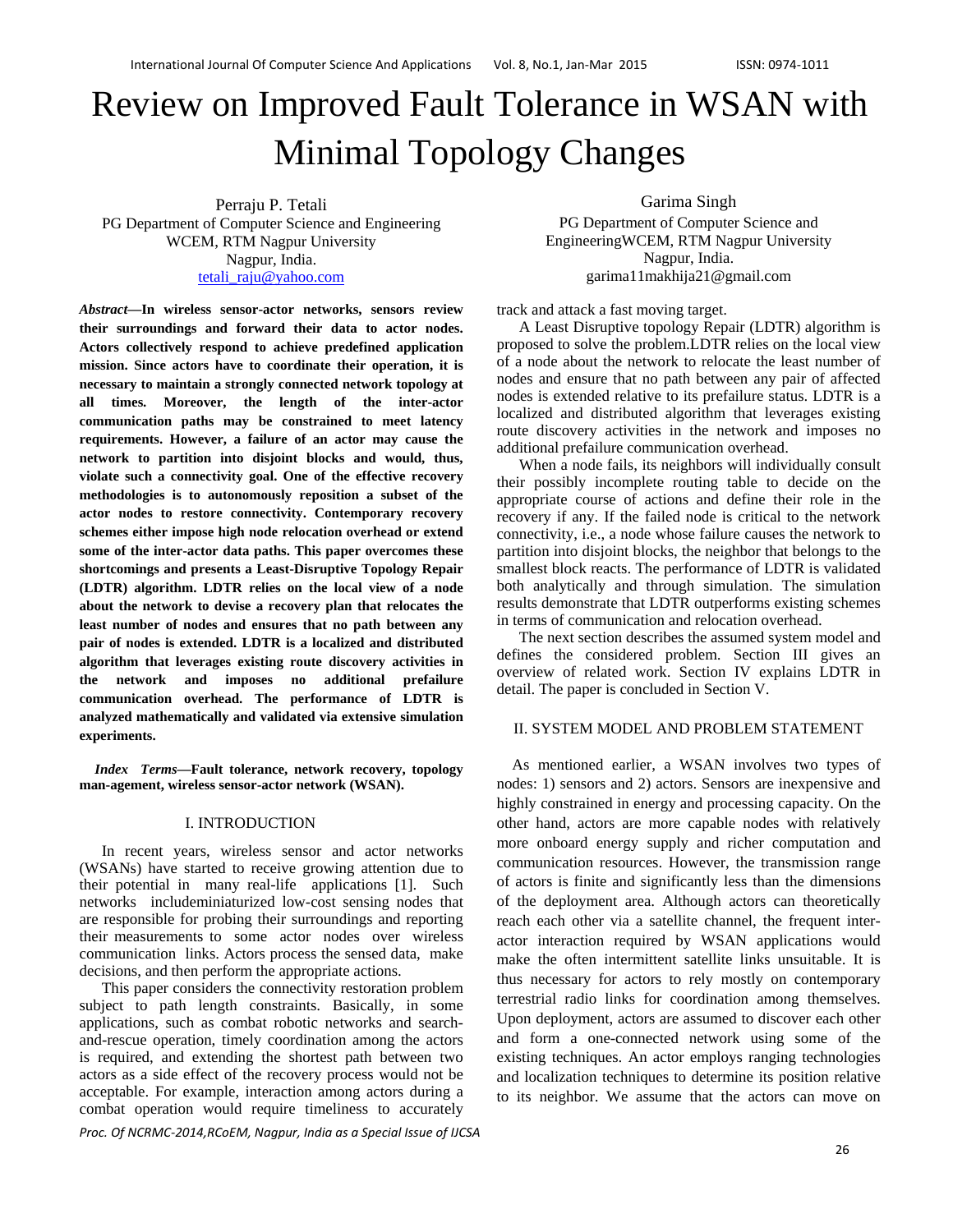demand to perform tasks on larger areas or to enhance the interactor connectivity. Given the application-based interaction, an actor is assumed to know how many actors are there in the network. The focus of this paper is on restoring strongconnectivity at the level of inter-actor topology. It is assumed that a sensor node can reach at least one actor over multihop paths and will not be affected if the actors have to change their positions. Thus, sensor nodes are not part of the recovery process. In the balance of this paper, actor and node are used interchangeably.

The impact of the actor's failure on the network topology can be very limited, e.g., a leaf node, or significant if the failed actor is a cut vertex. A node (vertex) in a graph is a cut vertex if its removal, along with all its edges, produces a graph with more connected components (blocks) than the original graph. For example, in Fig. 1, the network stays strongly connected after the loss of a leaf actor such as A21 or a nonleaf node like A5. Meanwhile, the failure of the cut vertex A0 leaves nodes A4, A5, and A6 isolated from the rest of the network. In the rest of this paper, the terms cut vertex and critical node will be used interchangeably. To tolerate the failure of a cut vertex node, twomethodologiescan be



Fig. 1.Example one-connected inter-actor network. Nodes A0, A10, A14, and A19 are cut vertices whose failure leaves the network partitioned into two or multiple disjoint blocks.

identified: 1) precautionary and 2) real-time restoration. The precautionary methodology strives to provision fault tolerance by establishing a biconnected topology, where every pair of nodes Ai and Aj has two distinct paths with no common nodes other than Ai and Aj ; therefore, the network stays connected after a single node failure. However, provisioning such a level of connectivity may require the deployment of a large number of actors and can thus be impractical due to the high cost. In addition, it may constrain the mobility of actors and negatively affect application level functionality. On the other hand, real-time restoration implies

a response only when a failure is detected. We argue that real time restoration better suits WSANs since they are asynchronous and reactive in nature, where it is difficult to predict the location and scope of the failure. We further direct our attention to setups in which the interactions among actors are delay sensitive and the shortest data path between a pair of nodes should not get extended compared to its prefailure length.

This paper assumes that only nonsimultaneous node failures will take place in the network. To the best of our knowledge, most recovery schemes found in the literature assume no simultaneous faults. The rationale is that the probability for having multiple simultaneous failures is very small. If p is the probability for a node failure, the probability for two simultaneous faults is p2, p3 for three, etc. With p being a small fraction, the probability of multiple faults diminishes. In addition, the focus of LDTR is on nodes that are critical to network connectivity, e.g., cut vertices in a graph. Uncritical nodes can be handled at the network layer of the communication protocol stack by performing topology maintenance, which may also involve node relocation. Tolerance of uncritical nodes is usually straightforward since the network stays connected and appropriate topology adjustment can be orchestrated among the healthy nodes. The failure of critical nodes, on the other hand, is very challenging since the network gets partitioned into disjoint blocks.

To simplify the analysis, all nodes are assumed to have the same communication range. However, our proposed algorithms do not require such assumption. In addition, the presentation of our work focuses on the algorithmic part of the recovery without focusing on the link layer issue. In general, any distributed medium access arbitration scheme would suffice. It is also assumed that a node would transmit at its maximum power to repair broken data routes before declaring a major connectivity problem and invoking LDTR.

#### III. RELATED WORK

A number of schemes have recently been proposed for restoring network connectivity in partitioned WSANs [2]. All of these schemes have focused on reestablishing severed links without considering the effect on the length of prefailure data paths. Some schemes recover the network by repositioning the existing nodes, whereas others carefully place additional relay nodes. On the other hand, some work on sensor relocation focuses on metrics other than connectivity, e.g., coverage, network longevity, and asset safety, or to self-spread the nodes after nonuniform deployment [6], which is not our focus in this paper.

#### *A. Recovery Through Node Repositioning*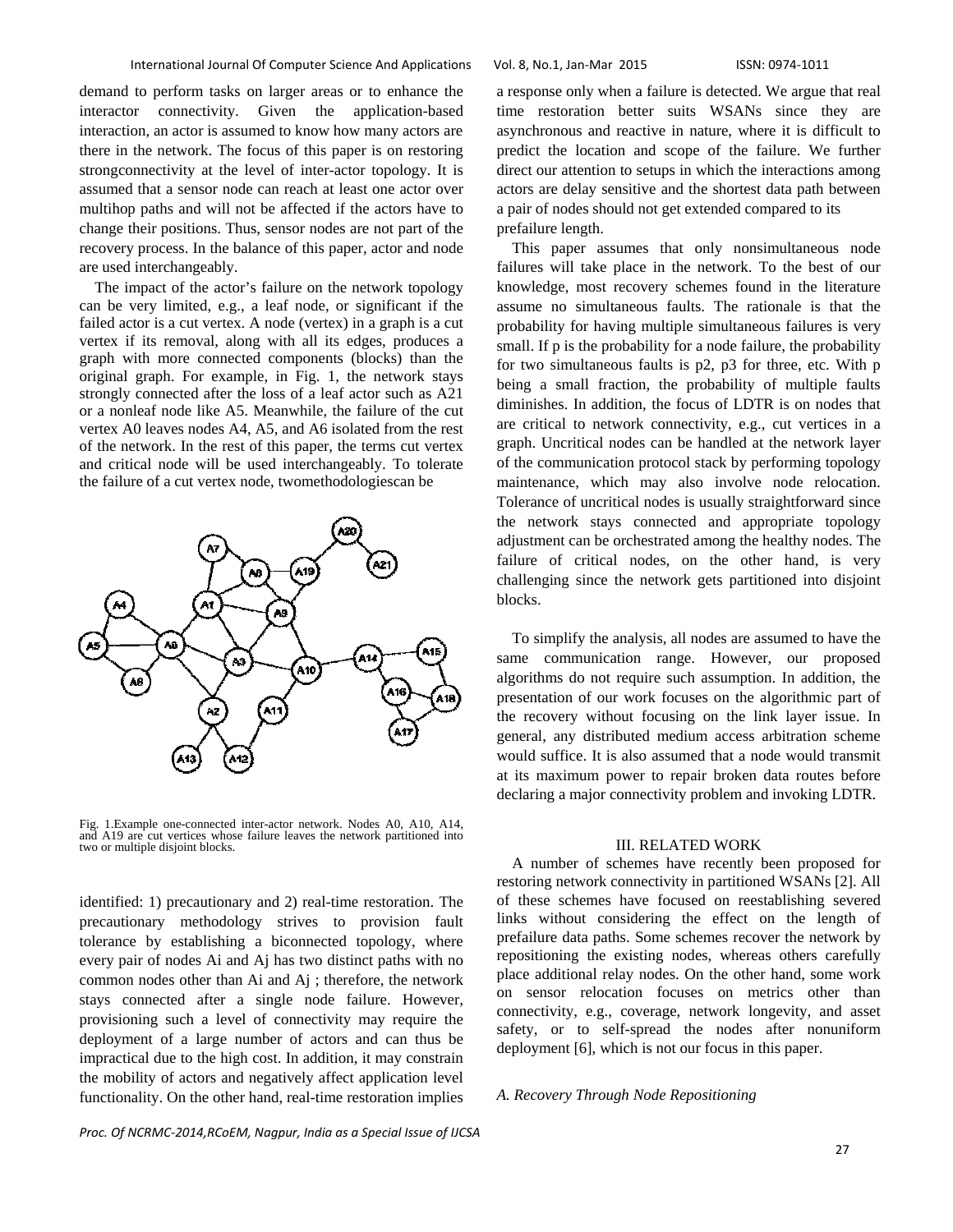The main idea of this category of recovery schemes is to reposition some of the healthy nodes in the network to reinstate strong connectivity. LDTR fits in this category.

Published approaches differ in the level of involvement expected from the healthy nodes, in the required network state that needs to be maintained, and in the goal of the recovery process. For example, both Distributed Actor Recovery Algorithm (DARA) [3] and PArtition Detection and Recovery Algorithm (PADRA) require every node to maintain a list of their two-hop neighbors and determine the scope of the recovery by checking whether the failed node is a cut vertex. DARA pursues a probabilistic scheme to identify cut vertices. A best candidate (BC) is selected from the one-hop neighbors of the dead actor as a recovery initiator and to replace the faulty node. The BC selection criterion is based on the least node degree and physical proximity to the faulty node. The relocation procedure is recursively applied to handle any disconnected children. In other words, cascaded movement is used to sustain network connectivity. On the other hand, PADRA identifies a connected dominating set to determine a dominatee node. The dominatee does not directly move to the location of the failed node; instead, a cascaded motion is pursued to share the burden. In [5], the focus is also on recovering from the failure of a cut vertex. Only a special case is considered where the failure causes the network to split into two disjoint blocks. To relink these blocks, the closest nodes are moved toward each other. The other nodes in the blocks follow in a cascaded manner. None of these approaches cares for the path length between nodes. While LDTR also employs cascaded relocation, the criteria for selecting the lead node and other participants are different.

To ensure that the recovery process converges in an efficient way, the approaches in [3], [5] require each node in the network to be aware of its two-hop neighbors. The availability of two-hop list allows the nodes to detect cut vertices with high probability and limits the scope of the recovery to cases in which the network becomes partitioned. Recovery through Inward Motion (RIM) [4] and Least Distance Movement Recovery (LDMR), on the other hand, defy that assumption and base the recovery process on the knowledge of direct, i.e., one-hop, neighbors. Simply, the neighbors of a node F detect that F has failed, and then move toward F until they can reach each other directly. In RIM, any lost link during the recovery will be reestablished through cascaded relocation. The collective effect seems like the network topology is shrinking inward. LDMR avoids the cascaded relocation by sending messages to find the replacement for the neighbors of F after they move. The advantage of RIM and LDMR is obviously the reduced prefailure communication overhead that is nonetheless provided at the expense of overreacting to failure of uncritical nodes. LDTR utilizes the partial knowledge of a node about the network topology, gained during route

*Proc. Of NCRMC‐2014,RCoEM, Nagpur, India as a Special Issue of IJCSA*

discovery, to decide on which node participates and which node does not. No recoveryrelated explicit state update is required.

Unlike LDTR, Connectivity Restoration through node Rearrangement (CRR) avoids replacing the faulty node with a healthy node since the failure might be caused by hazards that may damage the substitute node as well. Instead, CRR rearranges the network topology in the vicinity of the faulty node. The network restoration is modeled as a Steiner tree approximation problem. A set of Steiner points are identified, and the onehop neighbors of the faulty node are relocated at these points. In case the number of onehop neighbors is not enough, the approach progresses as the DARA approach, as previously discussed. These approaches would fit more of a planned rather than a reactive recovery scenario, as targeted by LDTR.

Upon the detection of network partitioning, LDTR opts to identify the smallest block and limits the scope of the recovery to that block. The rationale is that fewer nodes will be involved and the overhead is reduced. Obviously, the goal of the block movement is to restore network biconnectivity rather than repairing a disjointed network. Some prior work cared about the coverage hole in the network when a node fails rather than connectivity.

In addition to network connectivity, coverage is also an important performance metric for WSANs. While restoring the network connectivity, coverage loss is possible either because of the failure itself or due to the connectivitylimited focus of the recovery. Unlike the approaches previously discussed, Coverage Conscious Connectivity Restoration (C3R) tackles the loss of both coverage and connectivity. C3R involves onehop neighbors of the faulty node in the recovery process. All the one-hop neighbors take turn in relocating to the position of the faulty node and return back to their original position. This leads to intermittent connectivity and monitoring of all originally covered spots. Finally, node relocation has been pursued to optimize network performance, including boosting connectivity, not necessarily to deal with node failure. A survey of such work can be found in [2].

# B. Recovery by Placement of Relay Nodes

The foregoing algorithms aim to restore the network connectivity by efficiently relocating some of the existing nodes. However, in some setups, it is not feasible to move the neighbors of the failed node due to physical, logistical, and coverage constraints. Therefore, some schemes establish connectivity among the disjoint network segments by placing new nodes. The published schemes generally differ in the requirements of the newly formed topology. For example, SpiderWeb and Distributed algorithm for Optimized Relay node placement using Minimum Steiner tree (DORMS) opt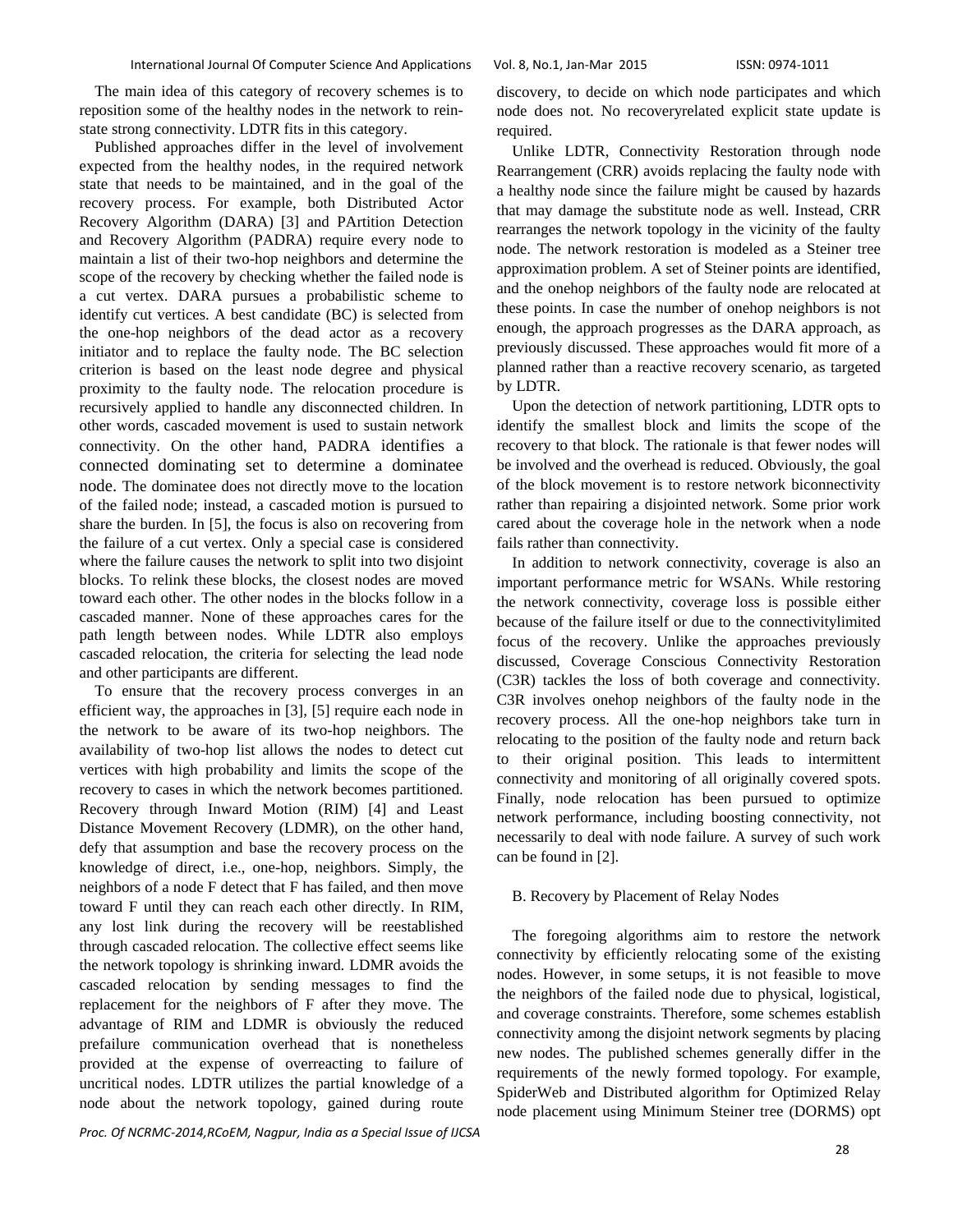to not only reestablish the network connectivity but also achieve a certain quality in the formed topology. Basically, both schemes try to avoid the introduction of cut vertices so that some level of robustness, i.e., load balancing and high node degree, is introduced in the repaired network topology. SpiderWeb and DORMS also strive to minimize the required number of relays. Both SpiderWeb and DORMS deploy relays inwards toward the center of the deployment area. The former considers the segments situated at the perimeter and establishes a topology that resembles a spider web. Meanwhile, DORMS initially forms a star topology with all segments connected through a relay placed at the center of the area. Then, adjacent branches are further optimized by forming a Steiner tree for connecting two segments and the center node to reduce the required relay count.

Meanwhile, intersegment connectivity ought to maintain some level of quality of service (QoS) while placing the least number of relay nodes. The proposed approach initially models the deployed area as a grid with equalsized cells. Each cell is assessed based on the uncommitted capacity of the relay node residing in the cell. Finally, to meet the QoS requirement, optimization is done by finding the cellbased least cost paths and populating nodes along these paths. On the other hand, Zhang et al. form a biconnected intersegment topology by placing redundant nodes so that the failure of a node can be tolerated and the network operation continues without interruption. Al-Turjman et al. model the connectivity restoration as a node placement problem on a grid and reposition the deployed nodes to meet varying requirements on the intersegment traffic. As mentioned earlier, LDTR is a reactive scheme that opts to restore connectivity while imposing the least travel overhead and in a distributed manner.

#### IV. LEASTDISRUPTIVE TOPOLOGY REPAIR

As mentioned earlier, the goal for LDTR is to restore connectivity without extending the length of the shortest path among nodes compared to the prefailure topology. In this section, we first give an overview of LDTR as a centralized solution and then explain the distributed implementation.



Fig. 2. How DARA [3] restores connectivity after the failure of node A10

*Proc. Of NCRMC‐2014,RCoEM, Nagpur, India as a Special Issue of IJCSA*

in the connected inter-actor topology of Fig. 1.

*A. Problem and Solution Analysis*Before explaining how LDTR works, it is important to point out the effect of contemporary recovery schemes on the path length between nodes. Let us consider Fig. 1 and assume that node A10 fails. Connectivity restoration schemes that exploit node repositioning will replace A10 with one of its neighbors. For example, DARA picks the neighbor with the least degree to limit the scope of relocation. Thus, A11 relocates to the position of A10. The connectivity restoration process will be repeated with repositioning A12 to replace A11, followed by relocating A2 to where A12 was. Finally, A13 replaces A2. The resulting topology is shown in Fig. 2. While A0 and A3 were directly reachable to A2 before the failure, the repaired topology in Fig. 2 makes the shortest path one hop longer by involving A13. As mentioned in Section I, this will not be acceptable for delay sensitive applications. LDTR opts to avoid such a scenario by sustaining or even shortening the prefailure path lengths.

The main idea for LDTR is to pursue block movement instead of individual nodes in cascade. To limit the recovery overhead, in terms of the distance that the nodes collectivity travel, LDTR identifies the smallest among the disjoint blocks. For the previous example when A10 fails, LDTR will only involve the block of node A14. In addition, LDTR opts to avoid the effect of the relocation on coverage and also limits the travel distance by stretching the links and moving a node only when it becomes unreachable to their neighbor. As mentioned in Section II, it is assumed that no simultaneous node failures would take place. It is important to stress the fact that the focus of LDTR is on nodes that are critical to network connectivity, e.g., cut vertices.

The following highlights the major steps.

*1. Failure detection:* Actors will periodically send heartbeat messages to their neighbors to ensure that they are functional, and also report changes to the onehop neighbors. Missing heartbeat messages can be used to detect the failure of actors. Once a failure is detected in the neighborhood, the one-hop neighbors of the failed actor would determine the impact, i.e., whether the failed node is critical to network connectivity. This can be done using the SRT by executing the well-known depth-first search algorithm. Basically, a cut vertex F has to be on the shortest path between at least two neighbors of F. After the failure of actor A19, which is a cut vertex, node A20 will check what nodes are reachable through A19, which are A8 and A9 in this example. Checking the entries for nodes A8 and A9 reveals that A1, A3, A7, and A10 will become consequently unreachable. The same is repeated and finally leads node A20 to conclude that only A21 is reachable and A19 is indeed a critical node.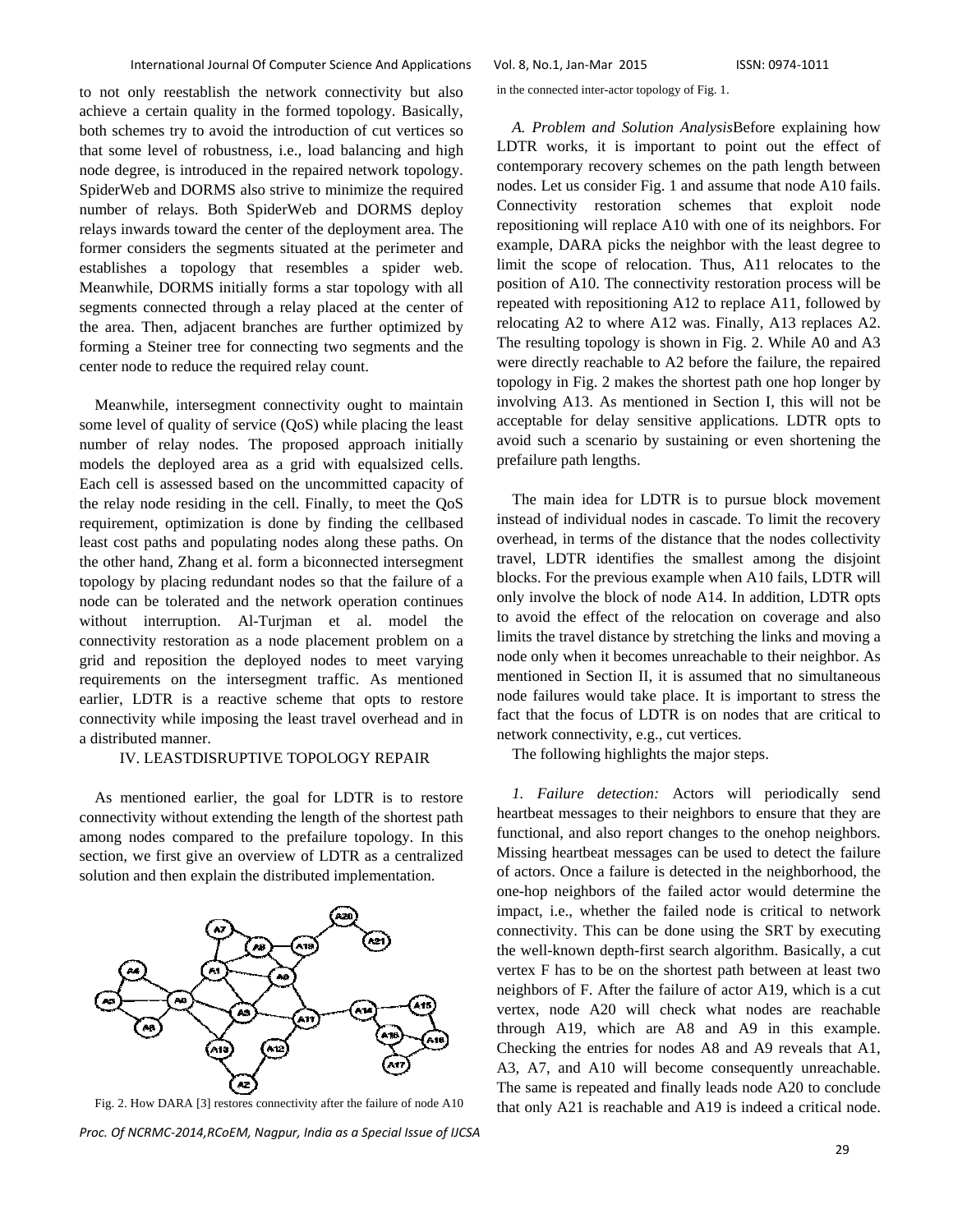The SRT can make the same conclusion for a node that is not a cut vertex but serves on the shortest path of all nodes. For example, in a wheel-shaped topology, the node at the center is not a cut vertex, yet it serves on the shortest paths among many nodes on the outer ring. The SRT points out the criticality of such a node and motives the invocation of the recovery process.

*2. Smallest block identification:*LDTR limits the relocation to nodes in the smallest disjoint block to reduce the recovery overhead. The smallest block is the one with the least number of nodes and would be identified by finding the reachable set of nodes for every direct neighbor of the failed node and then picking the set with the fewest nodes. Since a critical node will be on the shortest path of two nodes in separate blocks, the set of reachable nodes can be identified through the use of the SRT after excluding the failed node. In other words, two nodes will be connected only if they are in the same block. For example, let us again consider the network topology provided in Fig. 1 and assume that node A19 failed. When nodes A8, A9, and A20, the one-hop neighbors of A19, confirm that A19 is indeed a cut vertex (critical node), they will be able to identify the disjoint blocks. For A20, the analysis of the cut vertex detection step discussed previously will conclude that A20 can reach only A21, and thus, A20 and A21 constitute a block. Now, A20 would check the column of A19 and find out that A8 and A9 are the other direct neighbors of A19. Node A20 will then repeat the analysis and identify the other disjoint block(s) and determine the smallest block after A19 fails. Now, A20 will lead the recovery effort if it happens to belong to the smallest block, which is the case in this example. Nodes A8 and A9 will perform the same analysis and conclude that they are not part of the smallest block.

*Proc. Of NCRMC‐2014,RCoEM, Nagpur, India as a Special Issue of IJCSA* <u>30</u> *3.Replacing faulty node:* If node J is the neighbor of the failed node that belongs to the smallest block, J is considered the BC to replace the faulty node. Since node J is considered the gateway node of the block to the failed critical node (and the rest of the network), we refer to it as "parent." A node is a "child" if it is two hops away from the failed node, "grandchild" if three hops away from the failed node, and so on. The reason for selecting J to replace the faulty node is that the smallest block has the fewest nodes in case all nodes in the block have to move during the recovery. As will be shown later, the overhead and convergence time of LDTR are linear in the number of nodes, and thus, engaging only the members of the smallest block will expedite the recovery and reduce the overhead. In case more than one actor fits the characteristics of a BC, the closest actor to the faulty node would be picked as a BC. Any further ties will be resolved by selecting the actor with the least node degree. Finally, the

node ID would be used to resolve the tie.

*4.Children movement:* When node J moves to replace the faulty node, possibly some of its children will lose direct links to it. In general, we do not want this to happen since some data paths may be extended. For example, in Fig. 2, the path between A2 and A3 get extended because A2 lost its link to A12 after A12 had moved. LDTR opts to avoid that by sustaining the existing links. Thus, if a child receives a message that the parent P is moving, the child then notifies its neighbors (grandchildren of node P ) and travels directly toward the new location of P until it reconnects with its parent again. If a child receives notifications from multiple parents, it would find a location from where it can maintain connectivity to all its parent nodes by applying the procedure used in RIM [4]. Briefly, suppose a child C has two parents A and B that move toward the previous location of node J. As previously mentioned, node J already moved to replace the faulty node F, and as a result, nodes A and B get disconnected from node J. Now, nodes A and B would move toward the previous location of J until they are r/2 units away. Before moving, these parents inform the child C about their new locations. Node C uses the new locations of A and B to determine the slot to which it should relocate. Basically, node C will move to the closest point that lies within the communication ranges of A and B, which is the closest intersection point of the two circles of radius r and centered at A and B, respectively. It is worth to mention that since parents A and B move toward a single point, that is, the position of node J, they get closer to one another. Thus, if both can reach C before they move, i.e., C lies within their range, their communication range must overlap after the move since they get closer to one another. This observation also applies for more than two parent nodes since there must be an intersection point of two circles which lies within the communication ranges of all the moved nodes. It has been proven in [6] that this relocation scheme sustains existing links in the connected component (block).

#### V. CONCLUSION

In recent years, wireless sensor and actor (actuator) networks (WSANs) have started to receive growing attention due to their potential in many real-life applications. This paper has tackled an important problem in mission critical WSANs, that is, reestablishing network connectivity after node failure without extending the length of data paths. We have proposed a new distributed LDTRalgorithm that restores connectivity by careful repositioning of nodes. LDTR relies only on the local view of the network and does not impose prefailure overhead. The performance of LDTR has been validated through hard analysis and extensive simulation experiments. The experiments have also compared LDTR with a centralized version and to